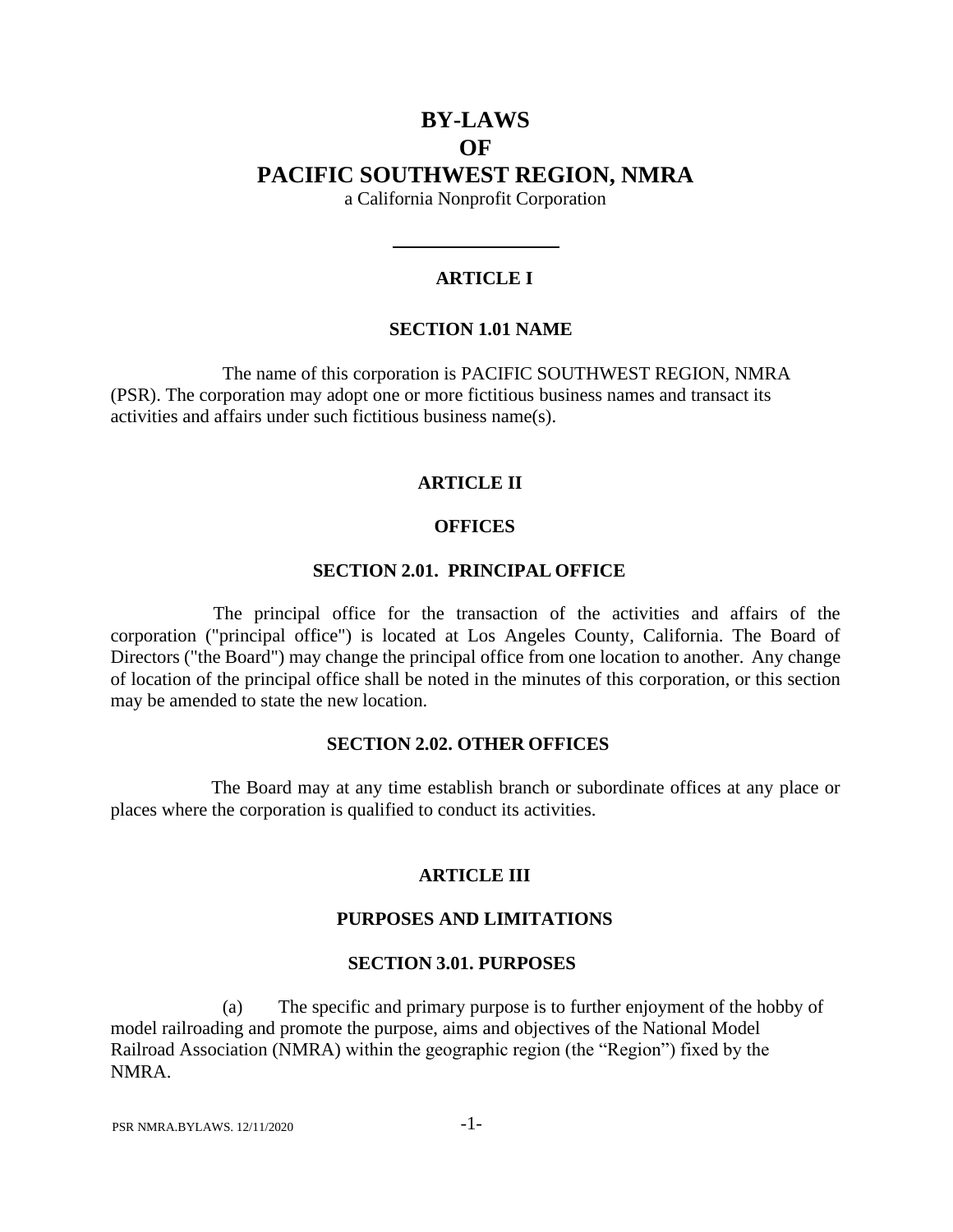(b) This corporation is a nonprofit Corporation and is not organized for the private gain of any person. It is organized under the California Nonprofit Corporation Law for charitable purposes. This corporation is organized exclusively for charitable purposes within the meaning of Section 501(c)(3) of the Internal Revenue Code of 1986 (or the corresponding provision of any future United States Internal Revenue Law). Notwithstanding any other provision of these Bylaws, this corporation shall not, except to an insubstantial degree, carry on or engage in any activities or exercise any powers that are not in furtherance of the purposes of this corporation, and the corporation shall not carry on any other activities not permitted to be carried on (i) by a corporation exempt from Federal income tax under Section  $501(c)(3)$  of the Internal Revenue Code of 1986 (or the corresponding provision of any future United States Internal RevenueLaw); (ii) by a corporation, contributions to which are deductible under Section  $170(c)(2)$  of the Internal Revenue Code of 1986 (or the corresponding provision of any future United States Internal Revenue Law).

#### **SECTION 3.02. LIMITATIONS**

(a) Political activity. No substantial part of the activities of this corporation shall consist of carrying on propaganda, or otherwise attempting to influence legislation, and this corporation shall not participate in or intervene in (including the publishing or distributing of statements in connection with) any political campaign on behalf of any candidate for public office.

(b) Property. The property, assets, profits and net income are dedicated irrevocably to the purposes set forth in Section 3.01 above. No part of the profits or net earnings of this corporation shall ever inure to the benefit of any of its Directors, trustees, officers, members (if any), employees, or to the benefit of any private individual.

(c) Dissolution. Upon the winding up and dissolution of this corporation, after paying or adequately providing for the payment of the debts, obligations and liabilities of the corporation, the remaining assets of this corporation shall be distributed to a nonprofit fund, foundation or corporation which is organized and operated exclusively for charitable purposes and which has established its tax-exempt status under Section  $501(c)(3)$  of the Internal Revenue Code of 1986 (or the corresponding provision of any future United States Internal Revenue Law.)

> (i) First consideration should be given to the NMRA for the distribution. If this is not appropriate or practical, the Board of the PSR, may select another organization, so long as it qualifies under the provision of Section  $501(c)(3)$  of the Internal Revenue Code.

> (ii) In the event of the need to dissolve a division of the PSR, the plan of dissolution and distribution of any assets shall be approved by the PSR Board of Directors.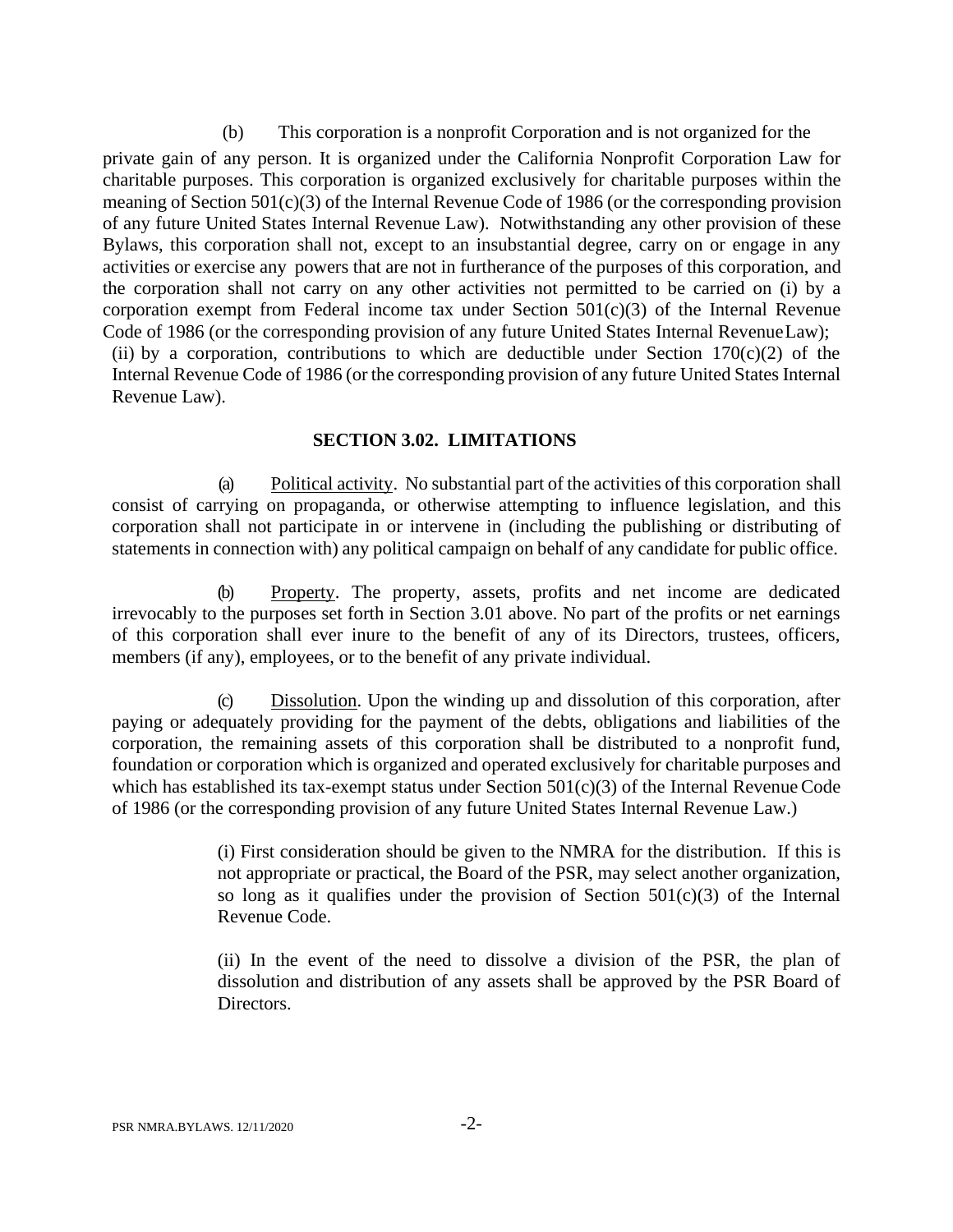## **ARTICLE IV**

#### **MEMBERSHIP**

#### **SECTION 4.01 ELIGIBILITY FORMEMBERSHIP**

Application for voting membership shall be open to any individual who is a current member in good standing with the National Model Railroad Association, supports the purpose statement in Article 2, and is resides within the Pacific Southwest Region. Membership is granted after completion and receipt of a membership application and annual dues.

#### **SECTION 4.02 MEMBERSHIP DUES**

The amount required for annual dues shall be per the current NMRA dues schedule. Continued membership is contingent upon being up-to-date on membership dues.

### **SECTION 4.03 RIGHTS OF MEMBERS**

(a) Each member shall be eligible to vote for a Board Member in the member's Division (the "Division" within the Region, shall be determined by the NMRA).

(b) Any member may resign by filing a written resignation with the secretary. Resignation shall not relieve a member of unpaid dues, or other charges previously accrued.

(c) Membership may terminate if a member no longer resides in the Region as fixed by the NMRA.

(d) The Board shall have the sole authority to direct, guide, make decisions for, and bind the Organization pursuant to Article 5. Members of the Organization shall not have any other power or authority except which is set by this Article, to wit; the power to vote for Board Members.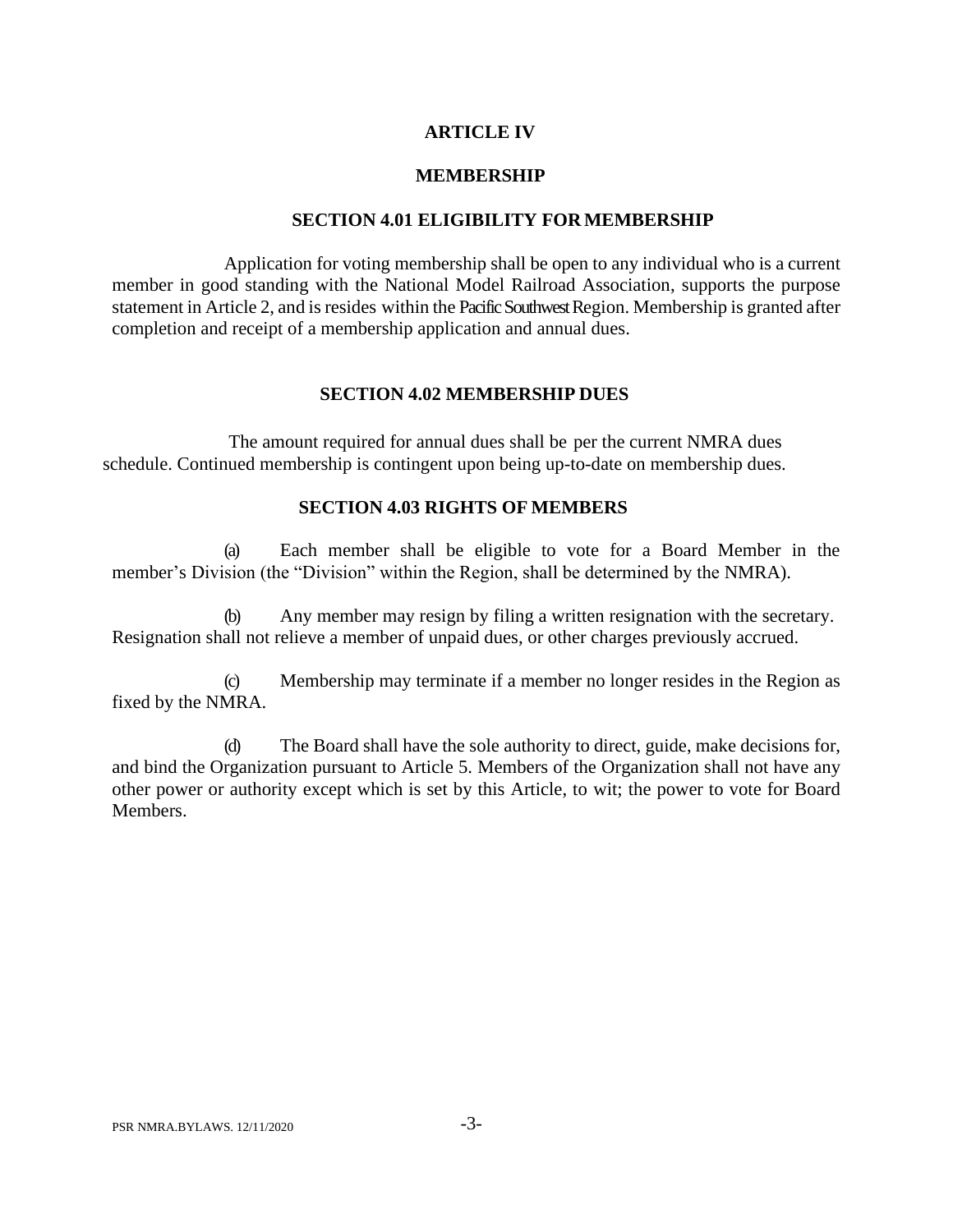## **ARTICLE V**

## **DIRECTORS**

### **SECTION 5.01. POWERS**

(a) General corporate powers. Subject to the provisions and limitations of the California Nonprofit Corporation Law and any other applicable laws, and any limitations of the Articles of Incorporation and of these Bylaws, the activities and affairs of the corporation shall be managed, and all corporate powers shall be exercised, by or under the direction of the Board.

(b) Specific Powers. Without prejudice to these general powers, but subject to the same limitations, the Directors shall have the power to:

(i) Appoint and remove officers, agents and employees of the corporation; prescribe powers and duties for them that are consistent with law, with the Articles of Incorporation and with these Bylaws; and fix their compensation and require from them security for faithful performance of their duties.

(ii) Change the principal office or the principal business office in the State of California from one location to another; cause the corporation to be qualified to conduct its activities in any other state, territory, dependency or country and conduct its activities within or outside the State of California; and designate any place within or outside the State of California for the holding of any meeting, including annual meetings.

(iii) Adopt and use a corporate seal and alter the form thereof.

(iv) Adopt one or more fictitious business names for the transaction of the activities and affairs of the corporation.

## **SECTION 5.02. NUMBER AND SELECTION OF DIRECTORS AND RESTRICTIONS ON DIRECTORS**

(a) Authorized number. The authorized number of Directors shall consist of one Director from each Division, a President and Vice President. Directors need not be residents of the State of California but must reside in the Region and be a member in good standing of the NMRA.

(b) Selection. The initial Directors shall be incumbent Board Members of the Pacific Southwest Region NMRA regional organization. Subject to the restrictions in Section 5.02(c), below, at the expiration or earlier termination of the terms of office of the Division Directors, their successors shall be elected by a majority of the members casting a vote in each respective Division.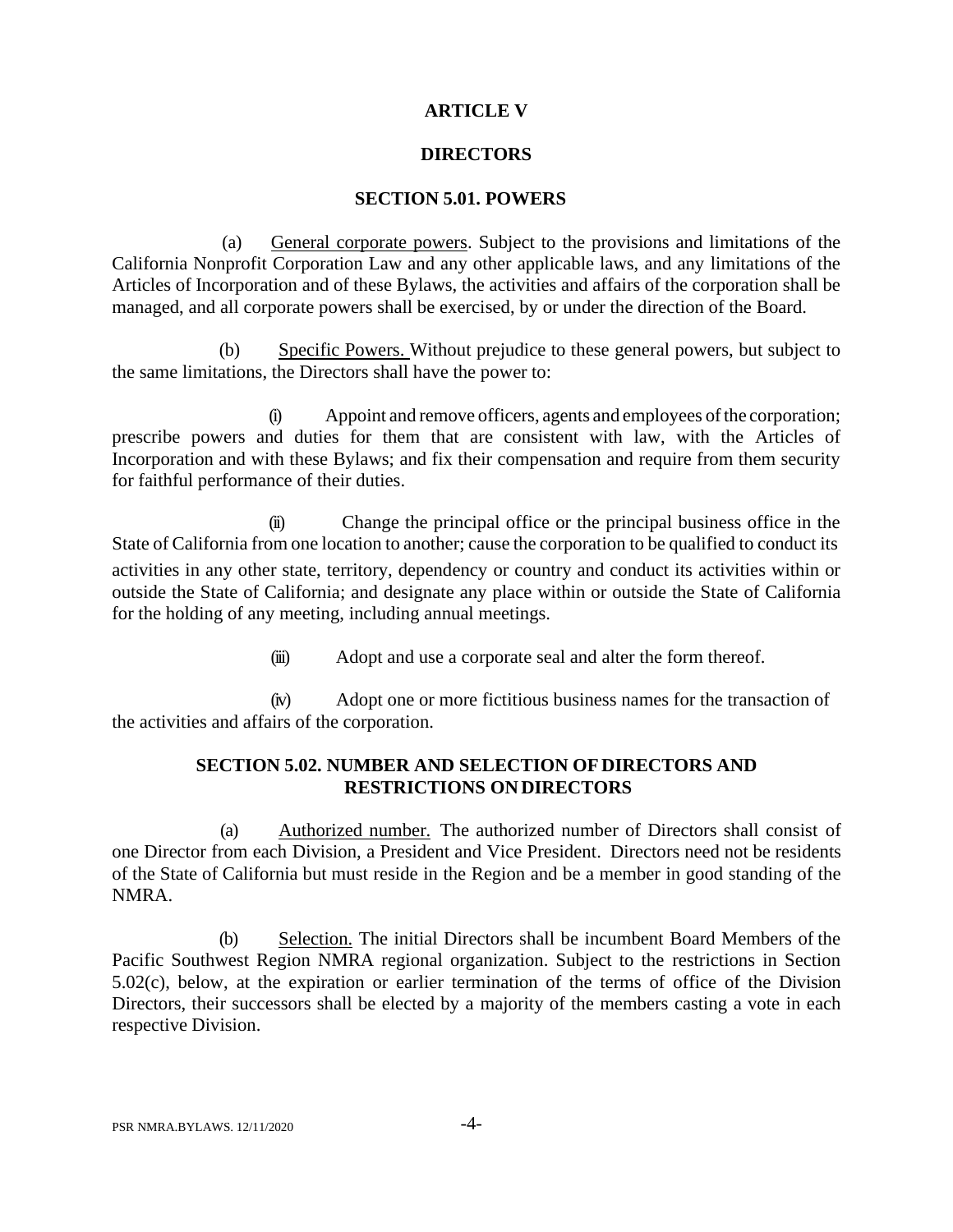(c) President and Vice President as Directors. In addition to the Division Directors in section 5.02(b), the President and Vice President shall be Directors of the board. The President and Vice President are elected by a majority the general membership of the Region casting a vote.

(d) Restrictions on Directors. A Director may not participate in any vote on any proposed transaction with another organization or entity of which such Director is also an employee, principal or Director.

## **SECTION 5.03. TERM OF OFFICE OF DIRECTORS**

The Division Directors elected in accordance with section 5.02(b), above, shall hold office for a term of two (2) years. A Director may not serve for more than one (1) successive term.

The President and Vice President shall hold office for a term of two years. They may not serve for more than one (1) successive term.

## **SECTION 5.04. VACANCIES**

(a) Events causing vacancy. A vacancy or vacancies on the Board shall exist on the occurrence of the following: (1) the death, removal, suspension or resignation of any Director; or (ii) the declaration by resolution of the Board of a vacancy in the office of a Director who has been declared of unsound mind by an order of court or convicted of a felony or has been found by final order or judgment of any court to have breached a duty under Section 5221 of the California Nonprofit Corporation Law.

(b) Resignations. Except as provided in this subsection, any Director may resign effective upon giving written notice to the President or the Secretary of the Board, unless such notice specifies a later time for the resignation to become effective. Except upon notice to the Attorney General of the State of California, no Director may resign when the corporation would then be left without a duly elected Director or Directors in charge of its affairs.

(c) Filling vacancies. Subject to Section 5.02(c), above, any vacancy on the Board shall be filled by vote of the majority of the Members of the departing Director's Division, whether or not less than a quorum, or in the case of the President or Vice President, a majority of the Region general membership who cast a vote.

(d) No vacancy on reduction of number of Directors. No reduction of the authorized number of Directors shall have the effect of removing any Director before the Director's term of office expires.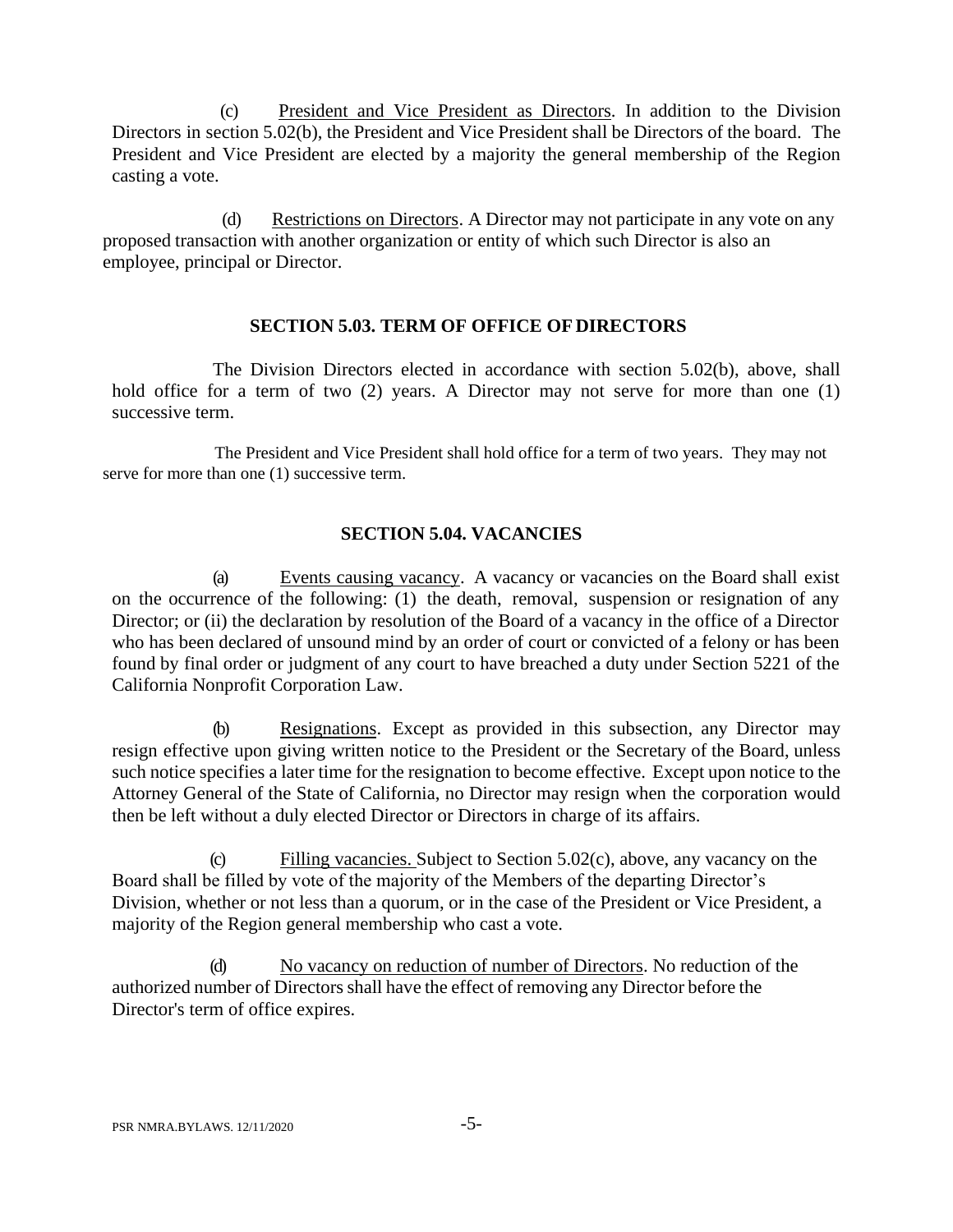## **SECTION 5.05. PLACE OF MEETINGS; VIRTUAL AND TELEPHONE MEETINGS**

Meetings of the Board shall be held at the principal office of the corporation or at such other place as has been designated by the President. In the absence of any such designation, meetings shall be held at the principal office of the corporation. Any meeting may be held by conference telephone, video, or similar communication equipment, so long as all Directors participating in the meeting can hear one another, and all such Directors shall be deemed to be present in person at such meeting.

### **SECTION 5.06. ANNUAL, REGULAR AND SPECIALMEETINGS**

(a) Annual Meeting. TheBoard shall hold semi-annualmeetings each yearwith one such meeting held at the annual convention location prior to November  $1<sup>st</sup>$  for the purpose of organization, election of officers and the transaction of other business. The President shall fix another time for the holding of its alternate semi-annual meeting. Prior notice of this meeting shall be required.

(b) Other Regular Meetings. The Board shall hold at least two (2) regular business meetings throughout the year; said meetings shall be held without call and on a date to be fixed by resolution of the Board; provided, however, any given meeting may be dispensed with by majority vote of the Board. Such regular meetings may be held without notice

(c) Special Meetings.

(i) Authority To Call. Special meetings of the Board for any purpose may be called at any time by the President, Vice President, Secretary or any two Directors.

## (ii) Notice.

a. Manner of Giving Notice. Notice of the time and place of special meetings shall be given to each Director by one of the following methods:

- 1. by personal delivery of written notice
- 2. by first-class mail, postage prepaid

3. by telephone, either directly to the Director or to a person at the Director's office who would reasonably be expected to communicate that notice promptly to the Director; or

4. by email.

All such notices shall be given or sent to the Director's mail or email address and/or telephone number as shown on the records of the corporation.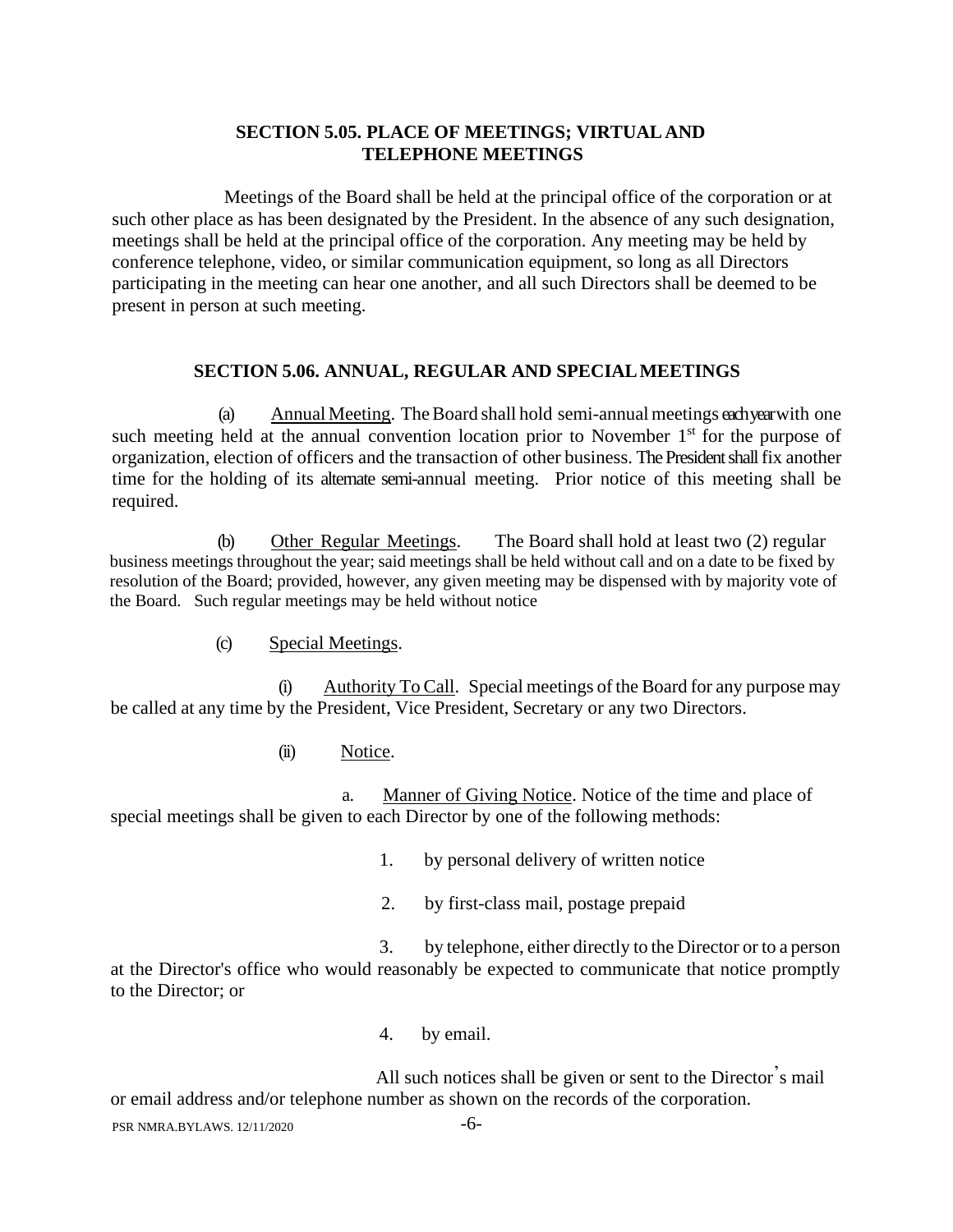b. Time Requirements. Notices shall be provided at least four (4) days before the time set for any special meeting.

c. Notice Contents. The notice shall state the time of the meeting, and the place if the place is other than the principal office of the corporation. It need not specify the purpose of the meeting.

## **SECTION 5.07. QUORUM**

A meeting consisting of at least two-thirds (2/3) of the authorized number of Directors shall constitute a quorum for the transaction of business, except to adjourn as provided in section 5.09. Subject to the provisions of the California Nonprofit Corporation Law, including, without limitation, those provisions relating to (i) approval of contracts or transactions in which a Director has a direct or indirect material financial interest, (ii) approval of certain transactions between corporations having common directorship, (iii) creation of an appointment of committees

of the Board and (iv) indemnification of Directors, every act or decision done or made by a majority of the Directors present at a meeting duly held at which a quorum is present shall be regarded as the act of the Board. A meeting at which a quorum is initially present may continue to transact business, notwithstanding the withdrawal of Directors, if any action taken is approved by at least a majority of the required quorum for that meeting.

A general membership meeting of at lest twenty-five (25) members shall constitute a quorum for all Regional actions requiring a majority vote of the membership.

## **SECTION 5.08. WAIVER OF NOTICE**

Notice of a meeting need not be given any Director who signs a waiver of notice or a written consent to holding the meeting or an approval of the minutes thereof, whether before or after the meeting. The waiver of notice or consent need not specify the purpose of the meeting. All such waivers, consents and approvals shall be filed with the corporate records or made a part of the minutes of the meetings. Notice of a meeting need not be given any Director who attends the meeting without protesting before or at its commencement the lack of notice to such Director.

## **SECTION 5.09. ADJOURNMENT**

A majority of the Directors present, whether or not a quorum is present, may adjourn any meeting to another time and place.

## **SECTION 5.10. NOTICE OF ADJOURNEDMEETING**

Notice of the time and place of holding an adjourned meeting need not be given, unless the original meeting is adjourned for more than twenty-four (24) hours, in which case notice of any adjournment to another time and place shall be given before the time of the adjourned meeting to the Directors who were not present at the time of the adjournment.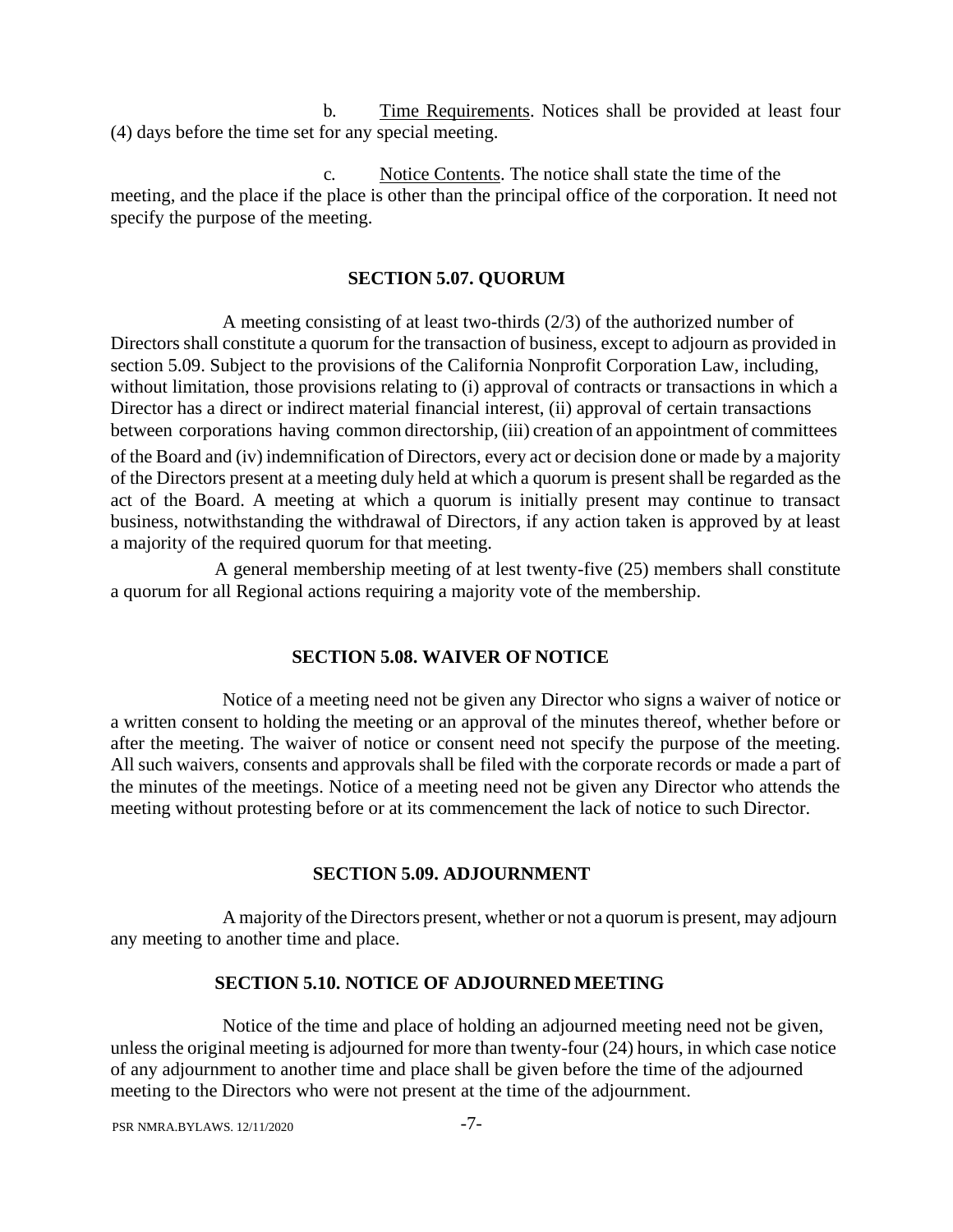#### **SECTION 5.11. ACTION WITHOUT MEETING**

Any action required or permitted to be taken by the Board may be taken without a meeting, if all members of the Board consent in writing or electronic confirmation to that action. Such consenting action shall have the same force and effect as any other validly approved action of the Board. Such consent or consents shall be filed with the minutes of the proceedings of the Board. For the purposes of this Section 5.11 only, "all members of the Board" shall not include Directors who have a material financial interest in a transaction to which the corporation is a party.

## **ARTICLE VI**

### **COMMITTEES**

#### **SECTION 6.01. COMMITTEES OF THE BOARD**

a. Standing Committees- The following standing committees of the PSR shall be appointed by the President and hold office during his term: Budget and Finance, Member Services, Contest, By-Laws and Manual of Operations, Nomination and Elections, Communications and Achievement program. The duties, procedures and membership of the Committees shall be in accordance with the PSR Manual of Operations.

Only PSR members may be appointed to any Standing or Special Committee.

b. Special Committees- The president may create one or more special committees who shall serve at the pleasure of the President.

Any such committee, to the extent provided in the resolution of the Board shall have all of the authority of the Board, except that no committee, regardless of Board resolution, may:

- (i) fill vacancies on the Board or in any committee which has the authority of the Board;
- (ii) amend or repeal Bylaws or adopt new Bylaws;
- (iii) amend or repeal any resolution of the Board which by its express terms is not so amendable or repealable;
- (iv) appoint any other committees of the Board or the members of these committees;
- (v) approve any contract or transaction to which the corporation is a party and. in which one or more of its Directors has a material financial interest, except as such approval is provided for in the California Corporations Code.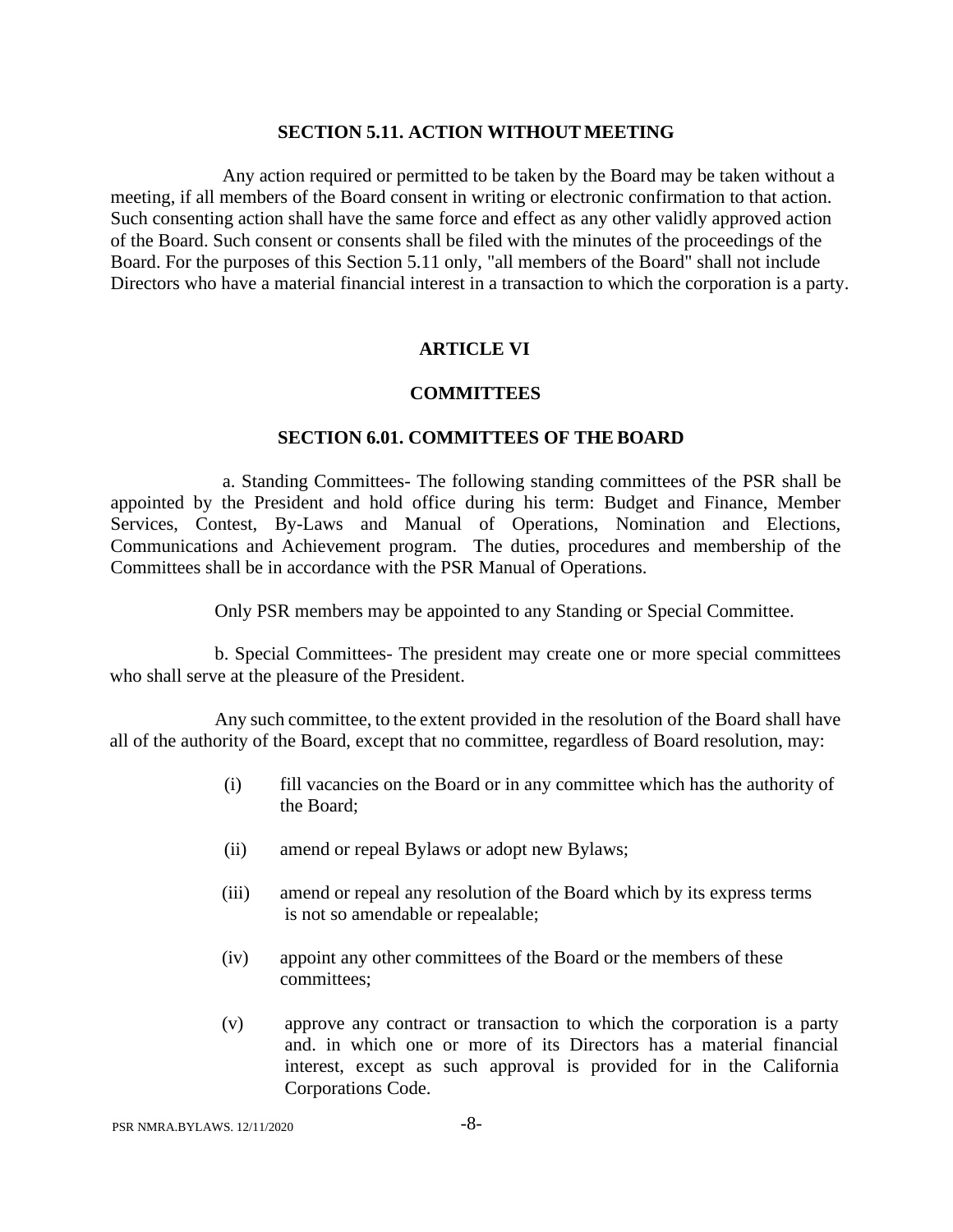#### **SECTION 6.02. MEETINGS AND ACTIONS OF THECOMMITTEES**

Meetings and action of committees of the Board shall be governed by, held and taken in accordance with the provisions of Article V of these Bylaws, concerning meetings and other action of the Board, except that the time for regular meetings of such committees and the calling of special meetings thereof may be determined either by resolution of the Board or, if there is no Board resolution, by resolution of the committee of the Board. Minutes shall be kept of each meeting of any committee of the Board and shall be filed with the corporate records. The Board may adopt rules for the governance of any committee not inconsistent with the provisions of these Bylaws or in the absence of rules adopted by the Board, the committee may adopt such rules.

#### **ARTICLE VII**

### **OFFICERS**

### **SECTION 7.01. OFFICERS**

The officers of the corporation shall include a President, Vice President, a Secretary, and a Chief Financial Officer. The corporation may also have, at the Board's discretion, one or more assistant Secretaries, one or more assistant Treasurers, and such other officers as may be appointed in accordance with Section 7.03 of these Bylaws. Any officer of this corporation must be a member in good standing of the NMRA. A member may not serve concurrently as more than one Board officer.

#### **SECTION 7.02 ELECTION OF OFFICERS**

The President and Vice-President of the corporation shall be elected by the members of the Pacific Southwest Region. Each officer shall serve for a term of two (2) years and may serve for one (1) consecutive term.

### **SECTION 7.03. APPOINTMENT OF OFFICERS**

The President shall appoint the Secretary and Chief Financial Officer of the corporation. Each officer shall serve at the pleasure of the President.

#### **SECTION 7.04. REMOVAL OF OFFICERS**

Subject to the rights, if any, of an officer under any contract of employment, any officer may be removed, with or without cause, by the Board of Directors, or, except in case of an officer chosen by the Board of Directors, by an officer on whom such power of removal may be conferred by the Board of Directors.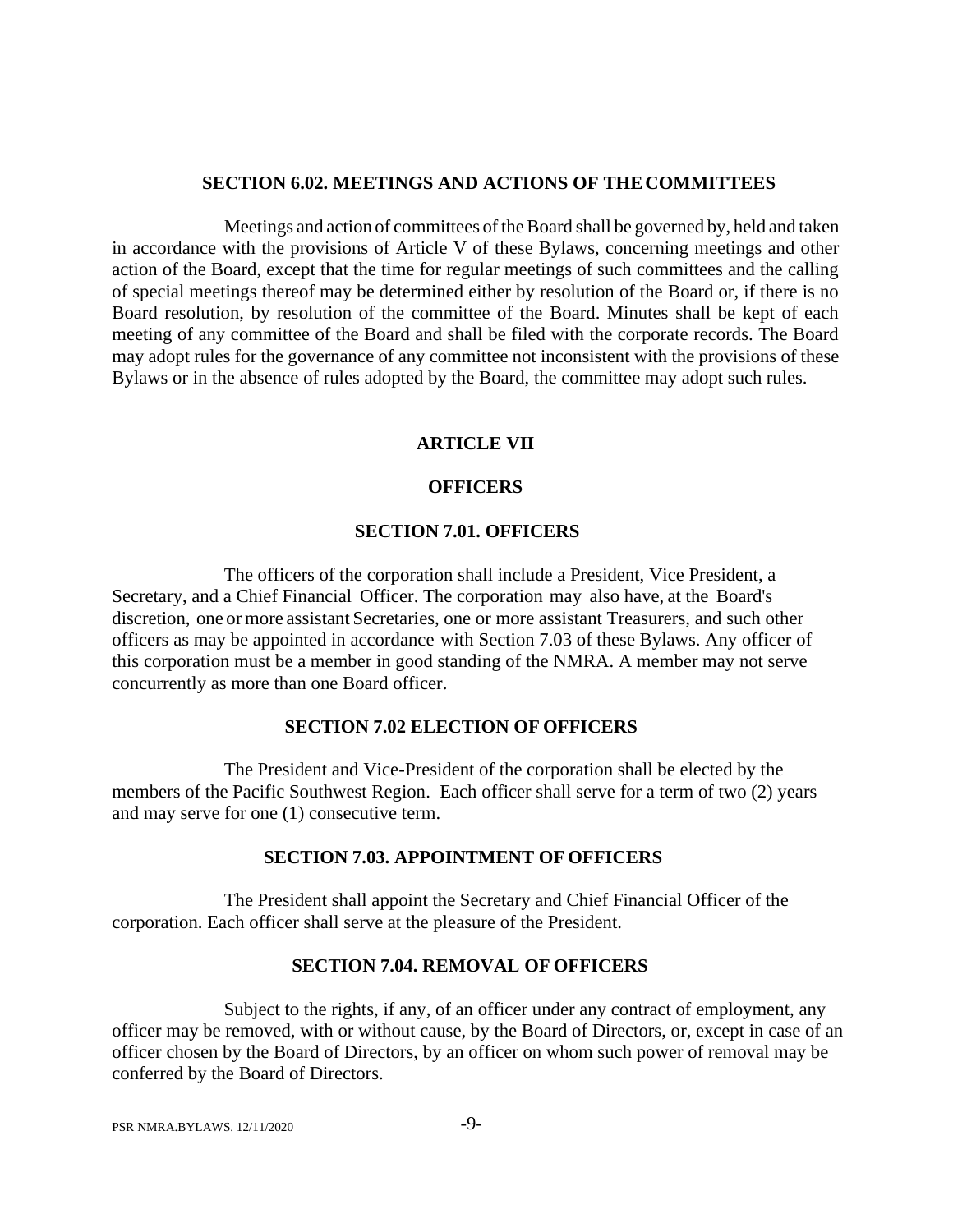## **SECTION 7.05. RESIGNATION OF OFFICERS**

Any officer may resign upon written notice to the corporation without prejudice to the rights, if any, of the corporation under any contract to which the officer is a party.

## **SECTION 7.06. VACANCIES IN OFFICE**

A vacancy occurring in any office because of death, resignation, removal or other cause, shall be filled in the manner prescribed in these Bylaws for regular appointments to that office.

## **SECTION 7.07. RESPONSIBILITIES OFOFFICERS**

(a) President/Chief Executive Officer. Subject to the control and supervision of the Board, the President shall be the Chief Executive Officer and general manager of the corporation and shall generally supervise, direct and control the activities and affairs and the officers of the corporation. The President shall preside at all meetings of the Board. The President shall have such other powers and duties as may be prescribed by the Board, these Bylaws or the PSR Manual of Operations.

(b) Vice Presidents. In the absence or disability of the President, the Vice-Presidents, if any, in order of their rank, shall perform all of the duties of the President, and, when so acting, shall have all the powers of and be subject to all of the restrictions upon the President. The Vice Presidents shall have such other powers and perform such other duties as from time to time may be prescribed for them by the Board or the Bylaws.

## (c) Secretary.

(i) Book of minutes. The Secretary shall keep or cause to be kept, at the principal office or such other place as the Board may direct, a book of minutes of all meetings and actions of the Board and of committees of the Board. The Secretary shall also keep, or cause to be kept, at the principal office in the State of California, a copy of the Articles of Incorporation and Bylaws, as amended to date. If the corporation is one having members, the Secretary shall also maintain a complete and accurate record of the membership of the corporation, as well as a record of the proceedings of all meetings of the membership.

(ii) Notices, seal and other duties. The Secretary shall give, or cause to be given, notice of all meetings of the Board and of committees of the Board required by these Bylaws to be given. The Secretary shall have such other powers and perform such other duties as may be prescribed by the Board or the Bylaws.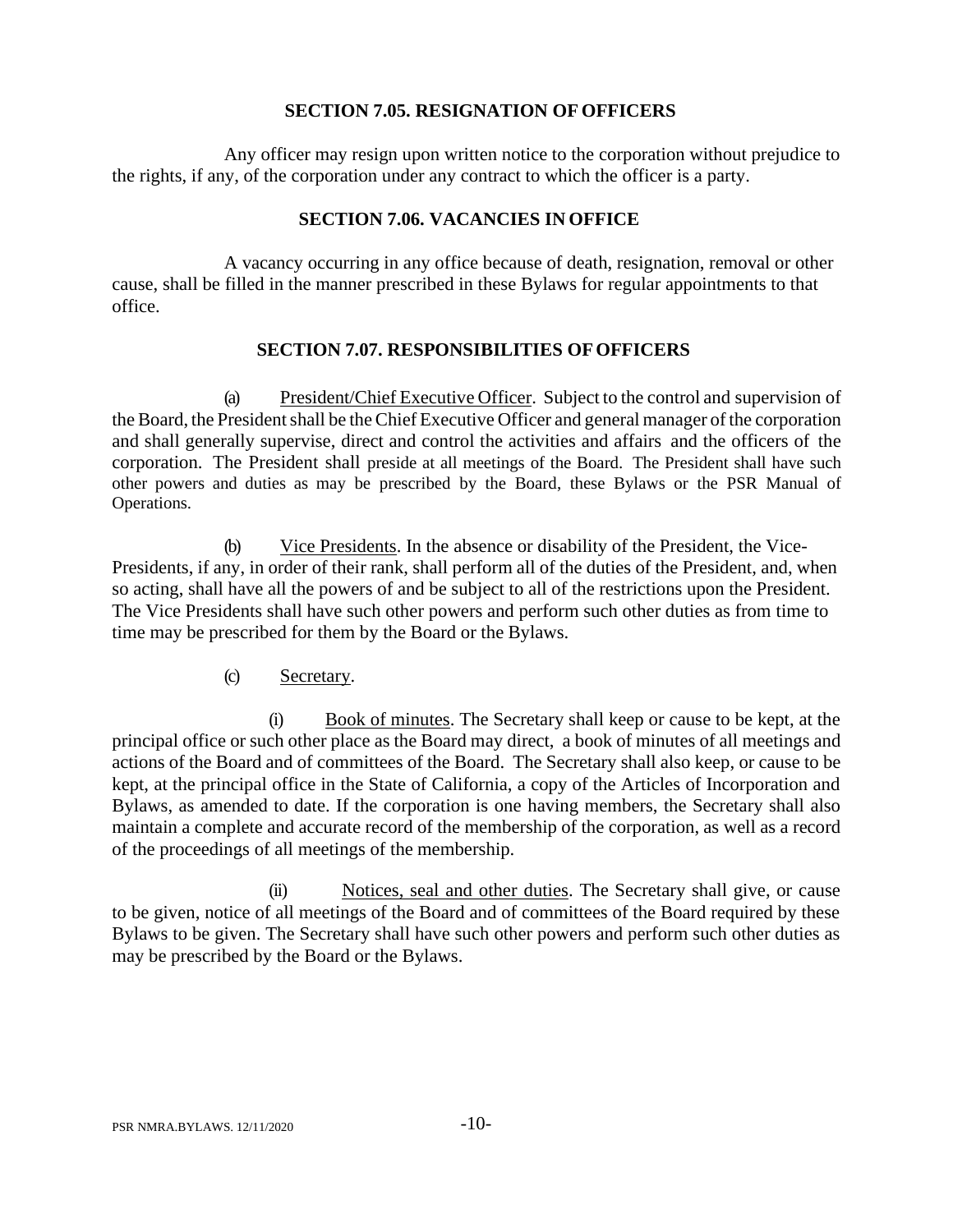## (d) Chief Financial Officer.

(i) Books of account. TheChief Financial Officer ofthe corporation shall keep or maintain, or cause to be kept or maintained, adequate and correct books and accounts of the properties and transactions of the corporation, and shall send or cause to be sent to the Directors such financial statements and reports as are required by law or these Bylaws to be given. The books of account shall be open to inspection by any Director at all reasonable times.

(ii) Deposit and disbursement of money and valuables. The Chief Financial Officer shall deposit all money and other valuables in the name and to the credit of the corporation with such depositories as may be designated by the Board, shall disburse the funds of the corporation as may be ordered by the Board, shall render to the President or Chairman of the Board, if any, when requested, an account of all transactions as Chief Financial Officer and ofthe financial condition of the corporation and shall have other powers and perform such other duties as may be prescribed by the Board or the Bylaws.

(e) Resolution of Conflicts of Authority. In the event of any conflict or question of order of precedence between or among the By-Laws and Manual of Operations of the Region and /or the Division and the NMRA Regulations, the NMRA regulations shall govern, followed by the PSR By-Laws.

## **ARTICLE VIII**

## **INDEMNIFICATION AND INSURANCE**

## **SECTION 8.01. INDEMNIFICATION**

(a) Right of Indemnity. To the full extent permitted by law, this corporation shall indemnify its Directors, officers, employees and other persons described in Sections 9246 and 9247 of the California Corporation Code, including persons formerly occupying any such position, against all expenses, judgments, fines, settlements and other amounts actually and reasonably incurred in connection with any "proceeding", as that term is used in such Section and including an action by or in the right of the corporation, by reason of the fact that such person is or was a person described by such Section. "Expenses", as used in this Bylaw, shall have the same meaning as in Section 9246(c) of the California Corporation Code.

(b) Approval of Indemnity. Upon written request to the Board by any person seeking indemnification under Sections 9246 or 9247 of the California Corporation Code, the Board shall promptly determine in accordance with Section 9246(b) of the Code whether the applicable standard of conduct set forth in Section  $9246(b)$  or  $9246(c)$  of the Code has been met and, if so, the Board shall authorize indemnification. If the Board cannot authorize indemnification because the number of Directors who are parties to the proceeding with respect to which indemnification is sought is such as to prevent the formation of a quorum of Directors who are not parties to such proceeding, the Board or the attorney or other person rendering services in connection with the defense shall apply to the court in which such proceeding is or was pending to determine whether the applicable standard of conduct set forth in Section 9246(b) or 9246(c) has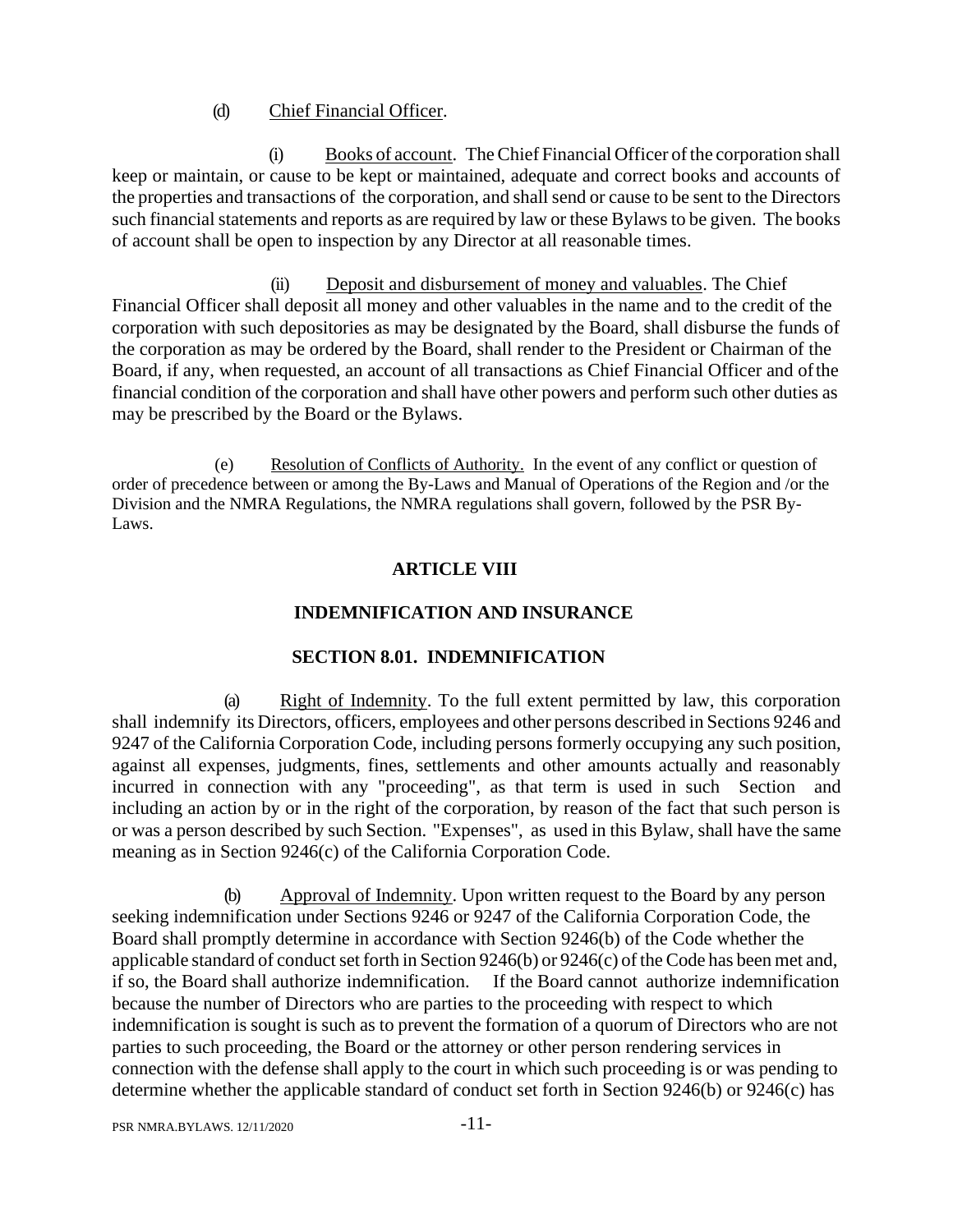been met.

(c) Advancement of Expenses. To the full extent permitted by law and except as is otherwise determined by the Board in a specific instance, expenses incurred by a person seeking indemnification under these Bylaws in defending any proceeding covered by these Bylaws shall be advanced by the corporation prior to the final disposition of the proceeding upon receipt by the corporation of an undertaking by or on behalf of such person that the advance will be repaid unless it is ultimately determined that such person is entitled to be indemnified by the corporation therefor.

### **SECTION 8.02. INSURANCE**

The corporation shall have the right to purchase and maintain insurance to the full extent permitted by law on behalf of its officers, Directors, employees and other agents of the corporation, against any liability asserted against or incurred by an officer, Director, employee or agent in such capacity or arising out of the officer's, Director's, employee's or agent's status as such.

## **ARTICLE IX**

## **RECORDS AND REPORTS**

## **SECTION 9.01. MAINTENANCE OF CORPORATERECORDS**

The corporation shall keep:

- (a) Adequate and correct books and records of account; and
- (b) Minutes in written form of the proceedings of the Board and committees of the Board.

## **SECTION 9.02. INSPECTION BY DIRECTORS**

Every Director shall have the absolute right at any reasonable time to inspect all books, records and documents of every kind and the physical properties of the corporation and the records of each of its subsidiary corporations. This inspection by a Director may be made in person or by an agent or attorney, and the right of inspection includes the right to copy and make extracts of documents.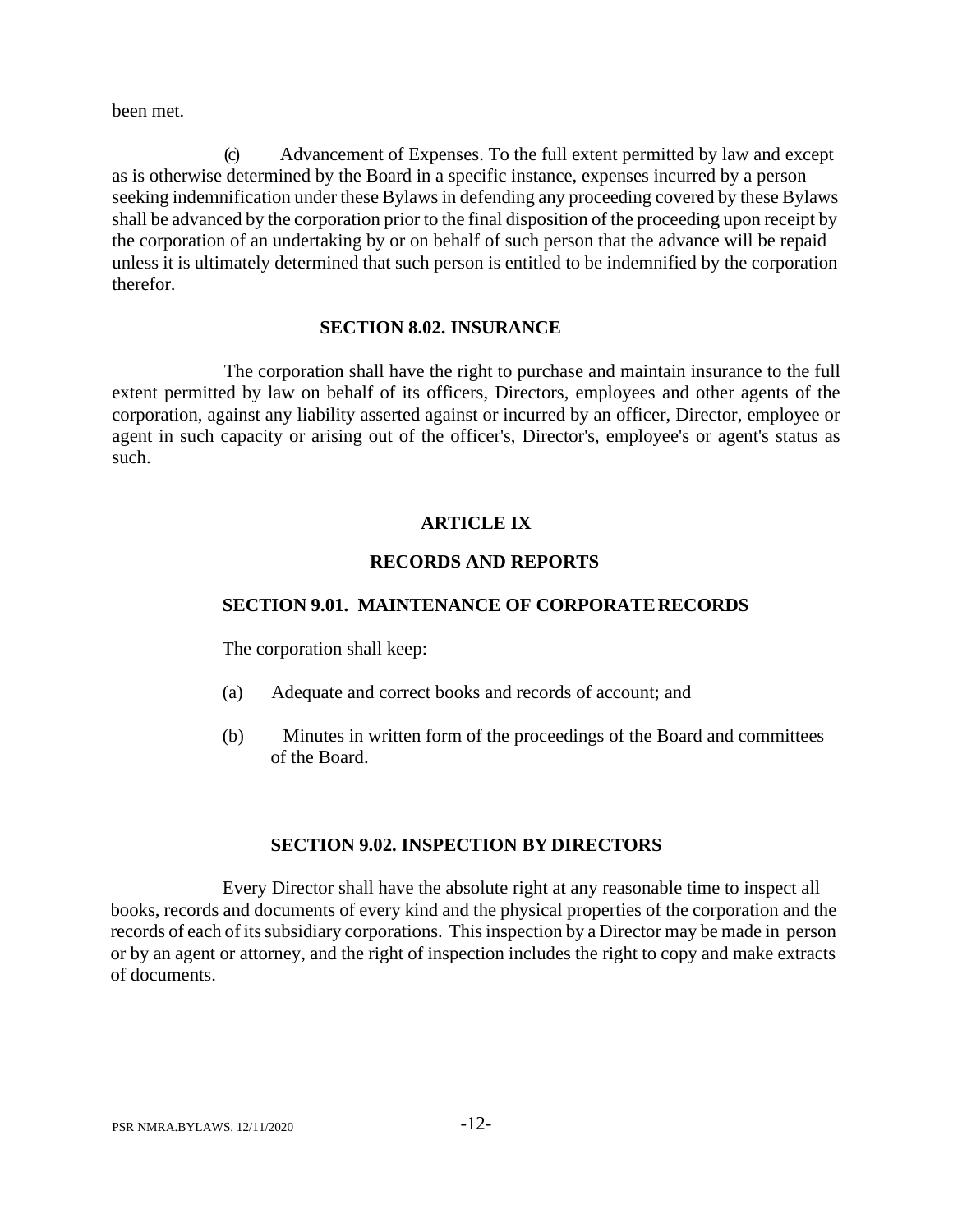## **SECTION 9.03 ANNUAL FINANCIAL REPORT**

Not later than one hundred twenty (120) days after the close of the fiscal year of the corporation, the Board shall cause an annual report to be sent to all members of the Board. Such report shall contain the following information in reasonable detail:

(i) The assets and liabilities of the corporation as of the end of the fiscal year.

(ii) The principal changes in assets and liabilities, including trust funds, during the fiscal year.

(iii) The revenue or receipts of the corporation, both unrestricted and restricted to particular purposes, for the fiscal year.

(iv) The expenses or disbursements of the corporation, for both general and restricted purposes, during the fiscal year.

(v) Any information required by Section 9.04.

## **SECTION 9.04. ANNUAL STATEMENT OF CERTAIN TRANSACTIONS ANDINDEMNIFICATIONS**

The corporation shall prepare annually and furnish to each director a statement of any transaction or indemnification of the following kind within one hundred twenty (120) days after the close of the fiscal year of the corporation:

(a) Any transaction to which the corporation, its parent or its subsidiary was a party, and in which any Director or officer of the corporation, its parent or subsidiary (but mere common director-ship shall not be considered such an interest) had a direct or indirect material financial interest, if such transaction involved over fifty thousand dollars (\$50,000), or was one of a number of transactions with the same person involving, in the aggregate, over fifty thousand dollars (\$50,000).

(b) Any indemnifications or advances aggregating more than ten thousand dollars (\$10,000) paid during the fiscal year to any officer or Director of the corporation pursuant to Section 8.01 hereof.

The statement shall include a brief description of the transaction, the names of the Director(s) or officer(s) involved, their relationship to the corporation, the nature of such person's interest in the transaction and, where practicable, the amount of such interest; provided, that in the case of a partnership in which such person is a partner, only the interest of the partnership need be stated.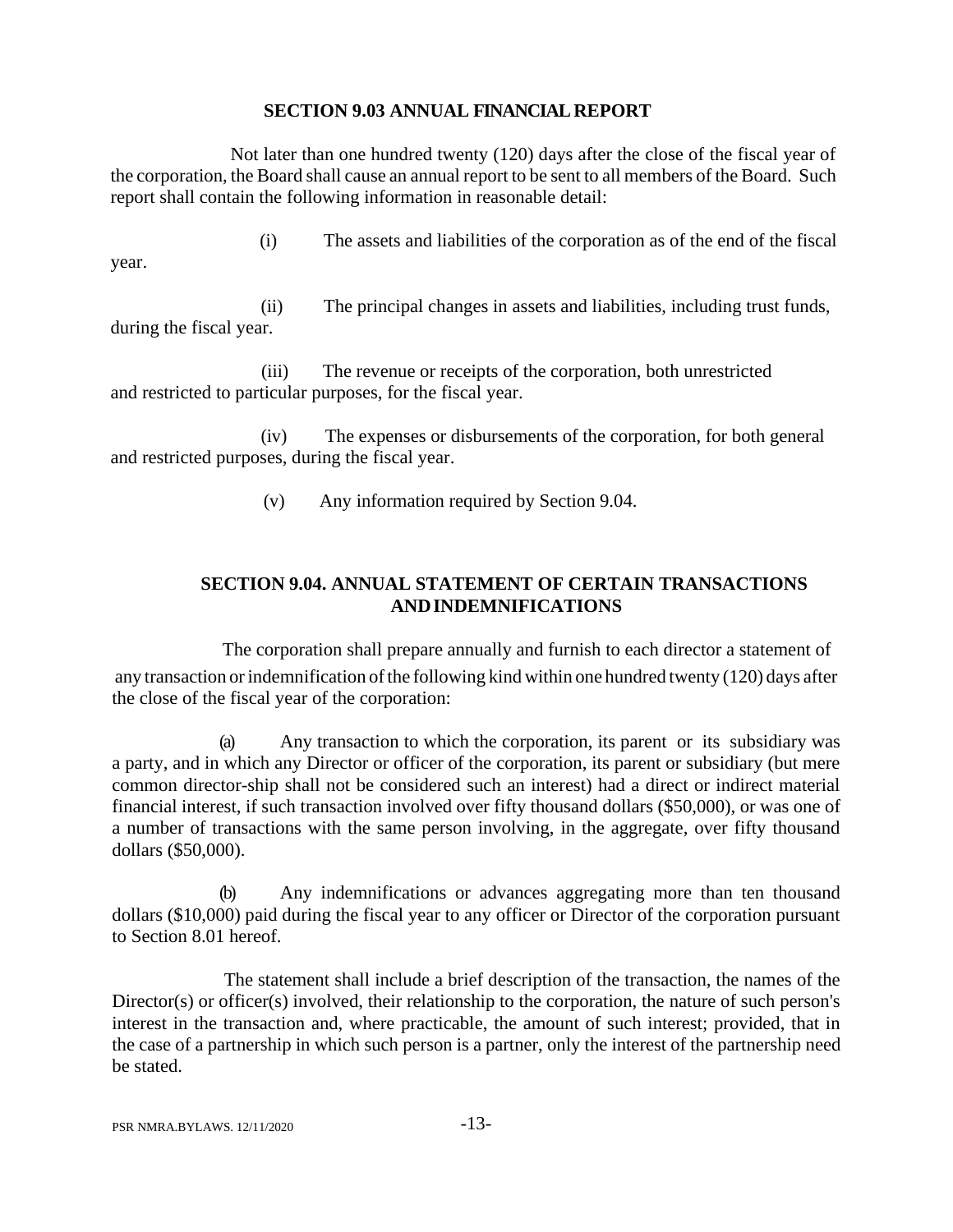#### **ARTICLE X**

### **SECTION 10.01 PUBLICATIONS**

There shall be one official publication of the PSR, which shall be known as the Dispatch. This publication shall be issued to the membership via electronic media or who have subscribed to a paper copy at least four times a year, and shall be the charge of the Communications Committee. The subscription rate shall be set by the PSR Board of Directors. The Dispatch shall carry all official notices to the subscribing membership of corporate meetings. The PSR web site may be used for hosting the Dispatch and other electronic media as directed by the PSR Board of Directors. Division web sites may also be hosted on the PSR web site.

#### **ARTICLE XI**

#### **SECTION 11.01 MANUAL OF OPERATIONS**

The Manual of Operations is declared the official guide to the conduct of business of the PSR, its divisions, committees and officers. It may be amended by a majority vote of the PSR Board of Directors.

#### **ARTICLE XII**

#### **SECTION 12.01 CONSTRUCTION AND DEFINITIONS**

Unless the context otherwise requires, the general provisions, rules of construction and definitions in the California Nonprofit Corporation Law shall govern the construction of these Bylaws. Without limiting the generality of the above, the masculine gender includes the feminine and neuter, the singular includes the plural and the plural includes the singular and the term "person" includes both a legal entity and a natural person.

#### **ARTICLE XIII**

#### **AMENDMENTS**

#### **SECTION 13.01. ACTION BY THE BOARD**

The Bylaws may be further amended or repealed and new Bylaws may by adopted by a majority vote of the Region general membership casting a vote. The Board may make nonsubstantive changes to the Bylaws without general membership voting approval.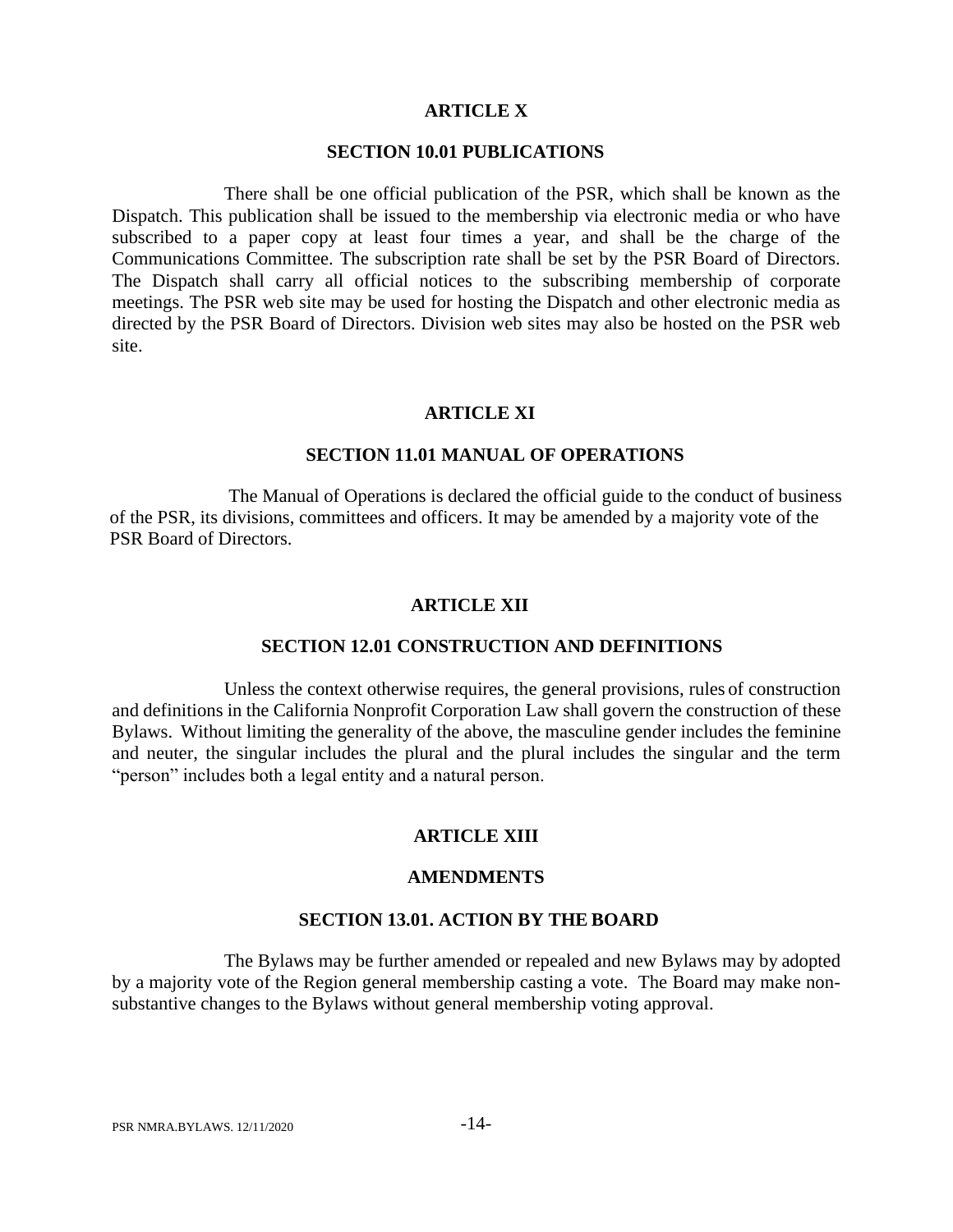### **SECTION 13.02. LIMITATIONS ON AMENDMENT OFBYLAWS**

No amendment may extend the term of a Director beyond that for which such Director was elected.

### **SECTION 13.03. MAINTENANCE OF RECORDS**

The Secretary of the corporation shall see that a true and correct copy of all amendments of the Bylaws, duly certified, is attached to the official Bylaws of the corporation and is maintained with the official records of the corporation at the principal office of the corporation.